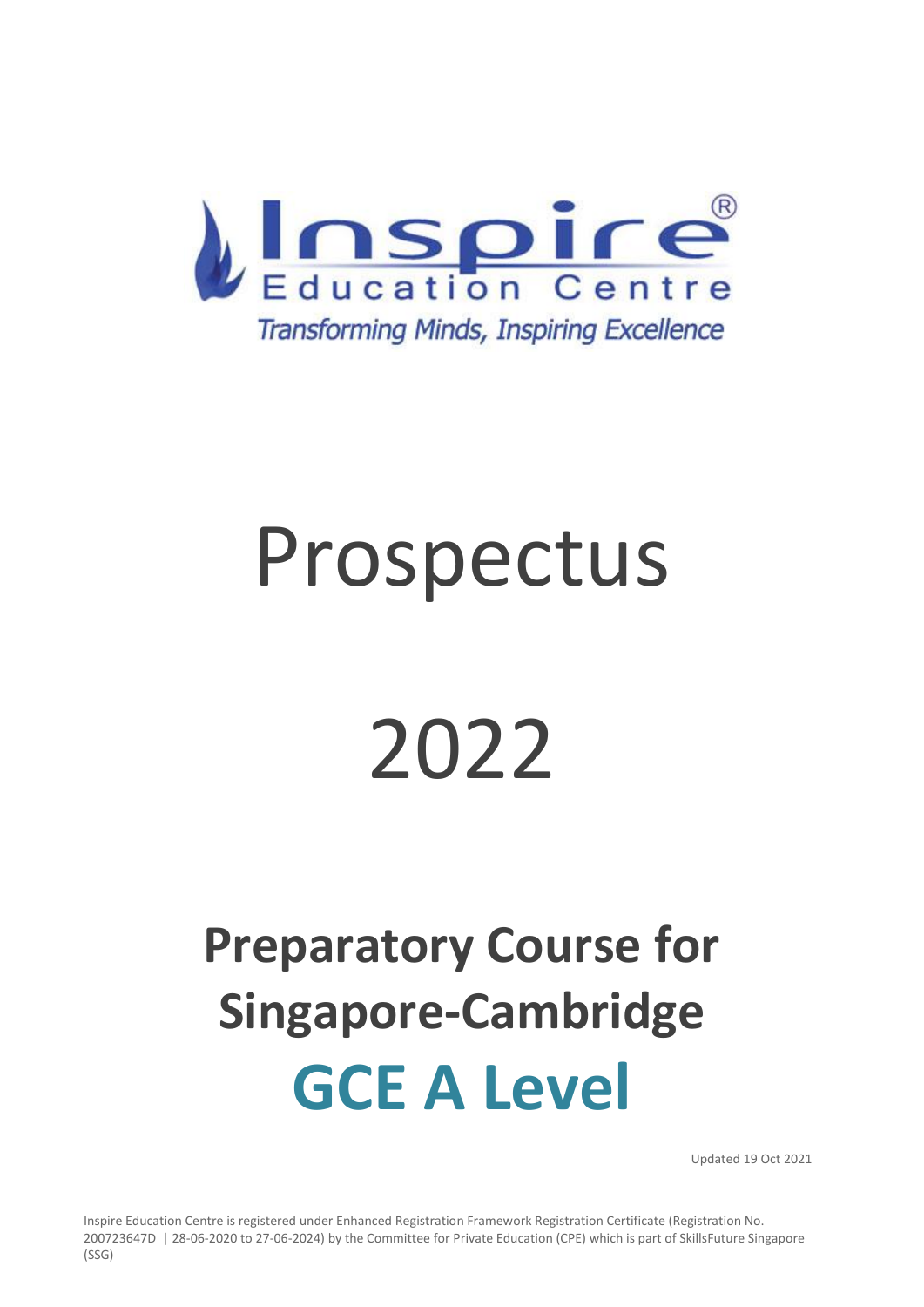

# **Why Choose INSPIRE?**

- Established since 2007
- Registered with the Ministry of Education, Singapore till 2010
- Currently registered with the Committee for Private Education, which is part of SkillsFuture Singapore
- 14 years of experience nurturing students
- High success rate for progression to further education
- Build up your child for positive outcomes
- Dedicated teachers who truly care
- Small conducive class size
- Structured curriculum & lessons throughout the year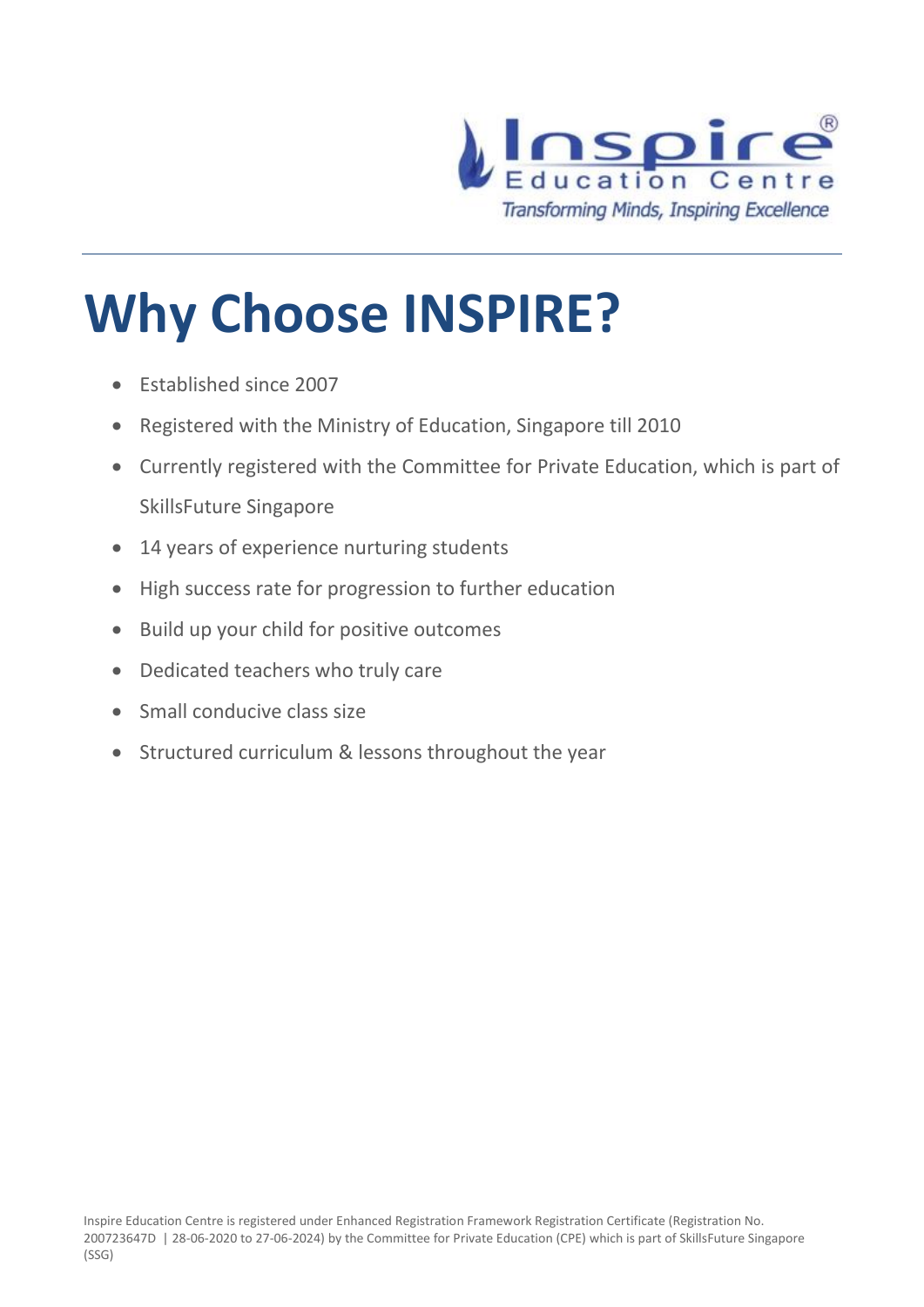

### **Course Information**

- The GCE Advanced Level (GCE A Level) examination is an internationally recognised examination set by the Ministry of Education, Singapore and University of Cambridge International Examinations, United Kingdom.
- Students enrolled for this course will take the examination as a private candidate.
- For local Singapore university entry, students have to take General Paper and Mother Tongue, 3 H2 subjects and 1 H1 subject.
- The average teacher to student ratio is **1:9 to 18**.

### **Course Requirements**

Students enrolling must

- Have completed 10 years of formal education or high school / secondary education.
- Be at least 17 years old on Jan 1st of the year of examination.
- Have a pass in English language of minimum C6 in GCE 'O' Level English or 5.5 scores in IELTS or equivalent or equivalent or pass INSPIRE's English Test.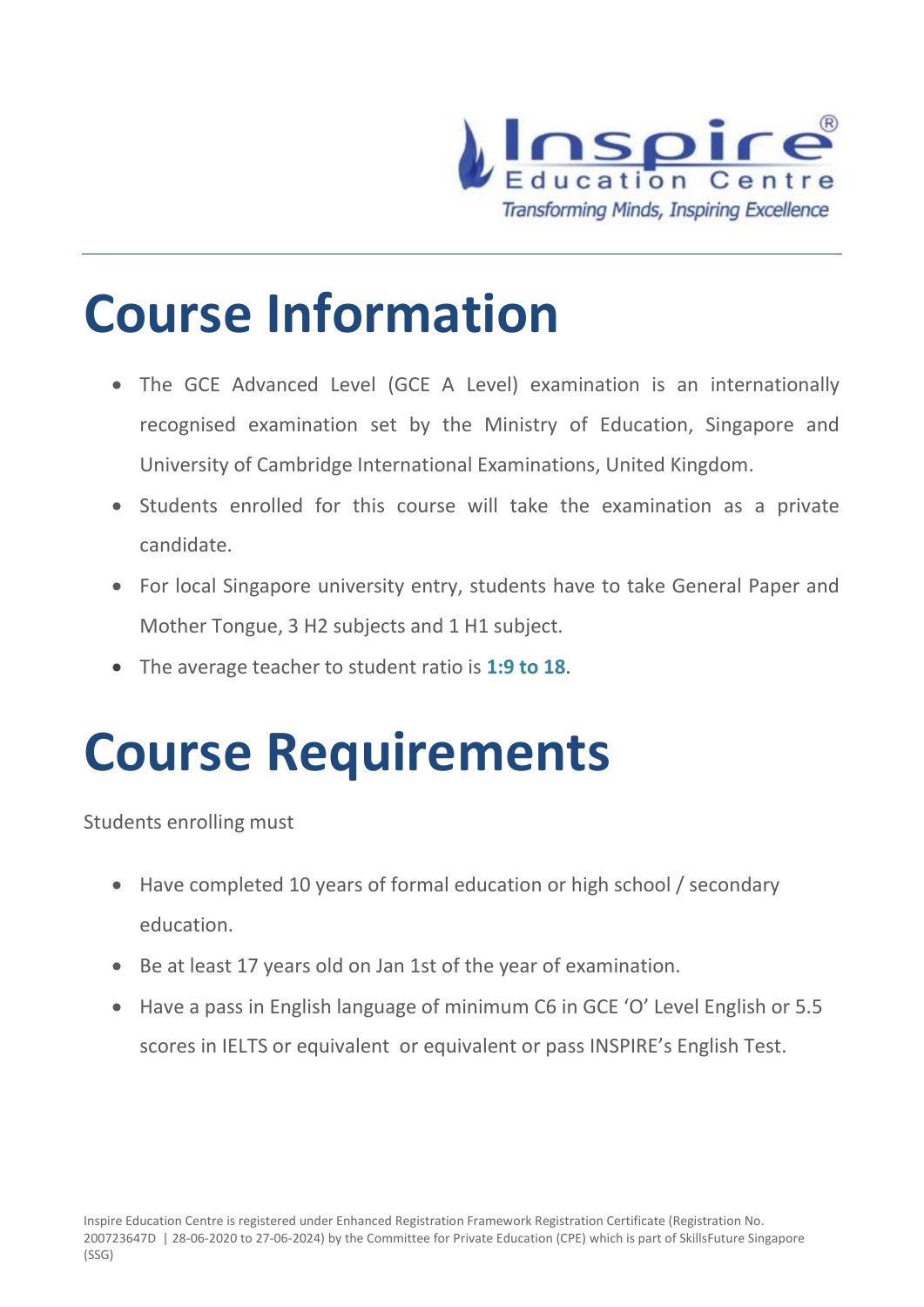

### **Course Schedule**

- Jan 10 to Nov 9, 2022.
- Ongoing intake till Mar 10, 2022. Late entry fees apply from 10 Feb 2022 and admission will be considered on a case by case basis.
- Classes are ongoing throughout the year except for public holidays and stated school holidays. There is no term break except for study breaks before exams.
- Classes are on weekday afternoon / evening or weekend. Students will come at the time slots for their modules.
- Full-time Duration: 3 hours x 5 days x 10 months. Total contact hours: 380 hours.
- Part-time Duration: 2 hours x 3 days x 10 months. Total contact hours: 140 hours.

### **Course Delivery**

- The average teacher to student ratio is **1:9-18**.
- Face-to-face and online classes.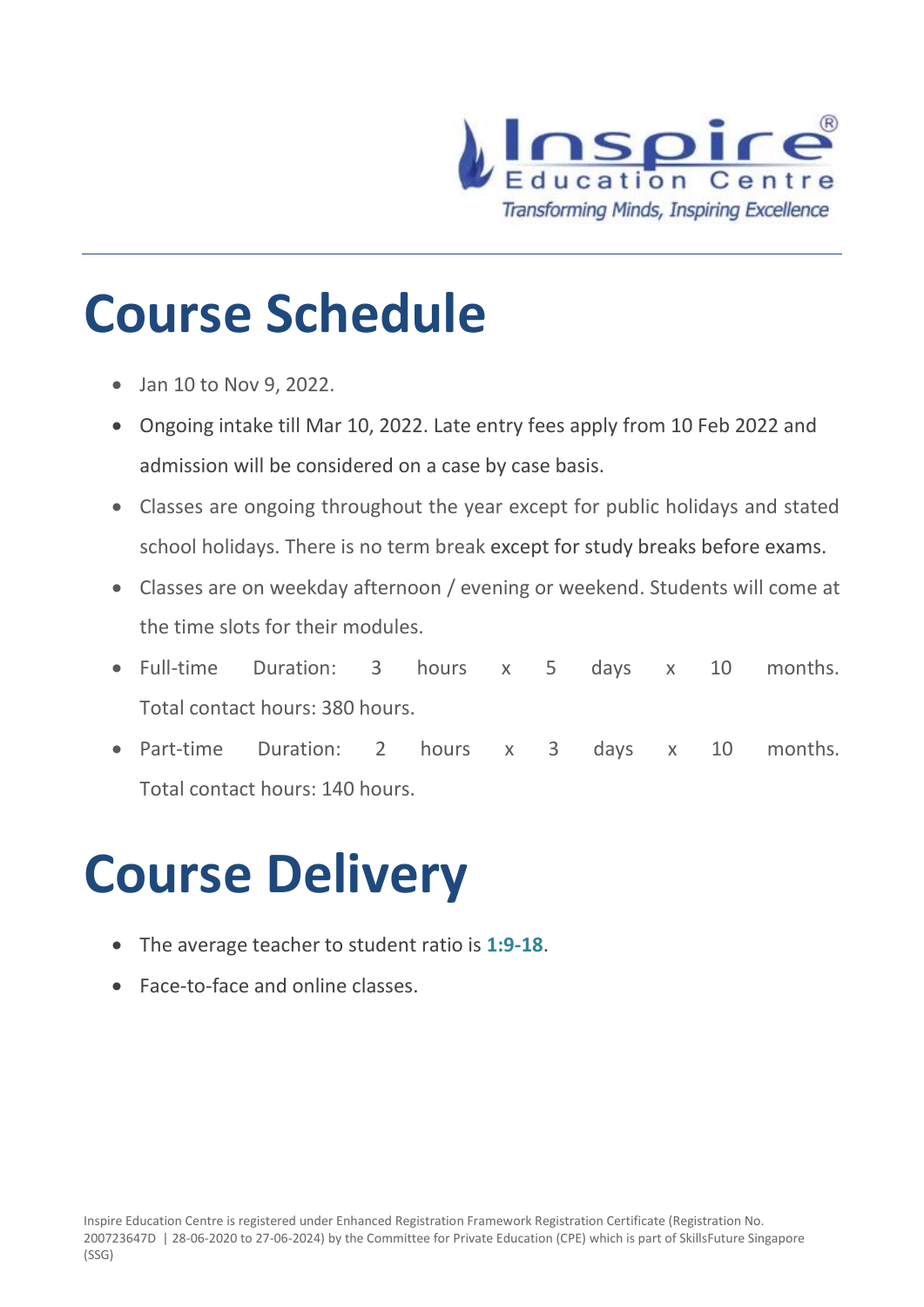

### **Exams / Assessments**

#### **Internal Assessments**

• Mid-year test and prelim exams in September

### **External Examination**

• The Singapore-Cambridge General Certificate of Education (Advanced Level) Examination in November – December.

### **Expected Examination Results Release Date**

• Results are released usually in late February the following year of the examination.

#### **Course Completion**

• Students have to sit for the Singapore-Cambridge General Certificate of Education (Advanced Level) Examination in order to complete the A level course.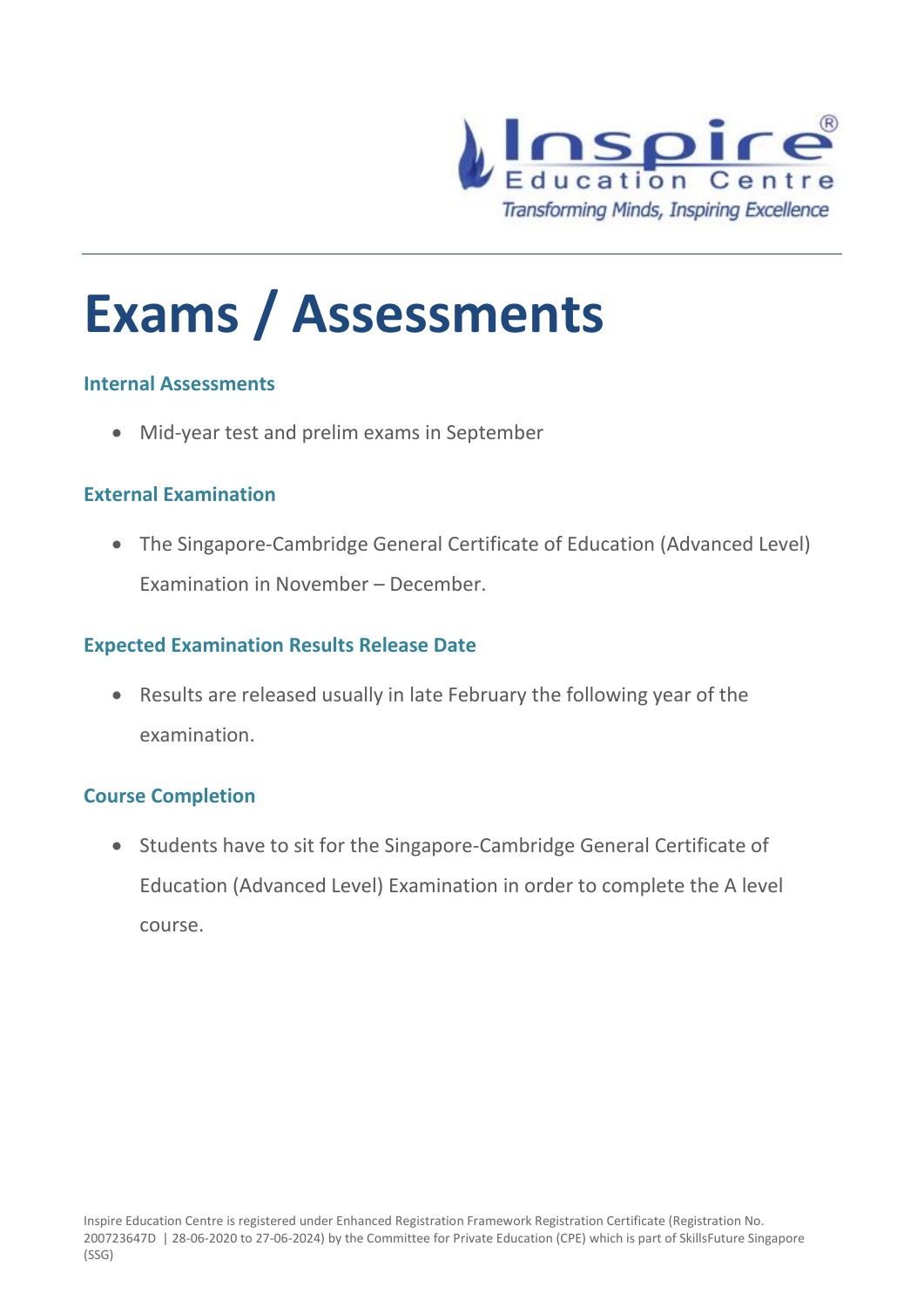

# **Subjects Offered**

The subjects being offered at INSPIRE are:

- **H1 General Paper (COMPULSORY SUBJECT)**
- **H1/H2 Mathematics (Math)**
- **H2 Economics (Econ)**
- **H2 Management of Business (MOB)\***
- **H2 Principles of Accounting (POA)**
- **H2 Literature in English (Lit)**
- **H2 English Language & Linguistics (ELL)^**
- **H1 / H2 History (Hist)**

Other subjects (e.g. Mother Tongue, Geography, Science (Theory / Practical) may be registered for the examination.

\*H2 MOB must be taken together with H2 Econ.

^H2 ELL is subject to availability

# MOE exam registration will be handled by the centre for students.

Subject materials will be given as per topic taught.

### **Subject entry pre-requisites**

- Mathematics: H1 level Minimum D for GCE 'O' Level Mathematics OR equivalent / H2 level – Minimum B for GCE 'O' Level Additional Mathematics OR equivalent
- H2 Literature in English: Minimum C in GCE 'O' Level English and/or pass in GCE 'O' Level Literature OR equivalent.
- H2 English Language & Linguistics: A grade in GCE 'O' Level English and/or A grade in GCE 'O' Level Literature OR equivalent.
- H1 / H2 History: Minimum B in GCE 'O' Level English and/or B in GCE 'O' Level History/Elective History.
- H2 Management of Business Must be taken with H2 Economics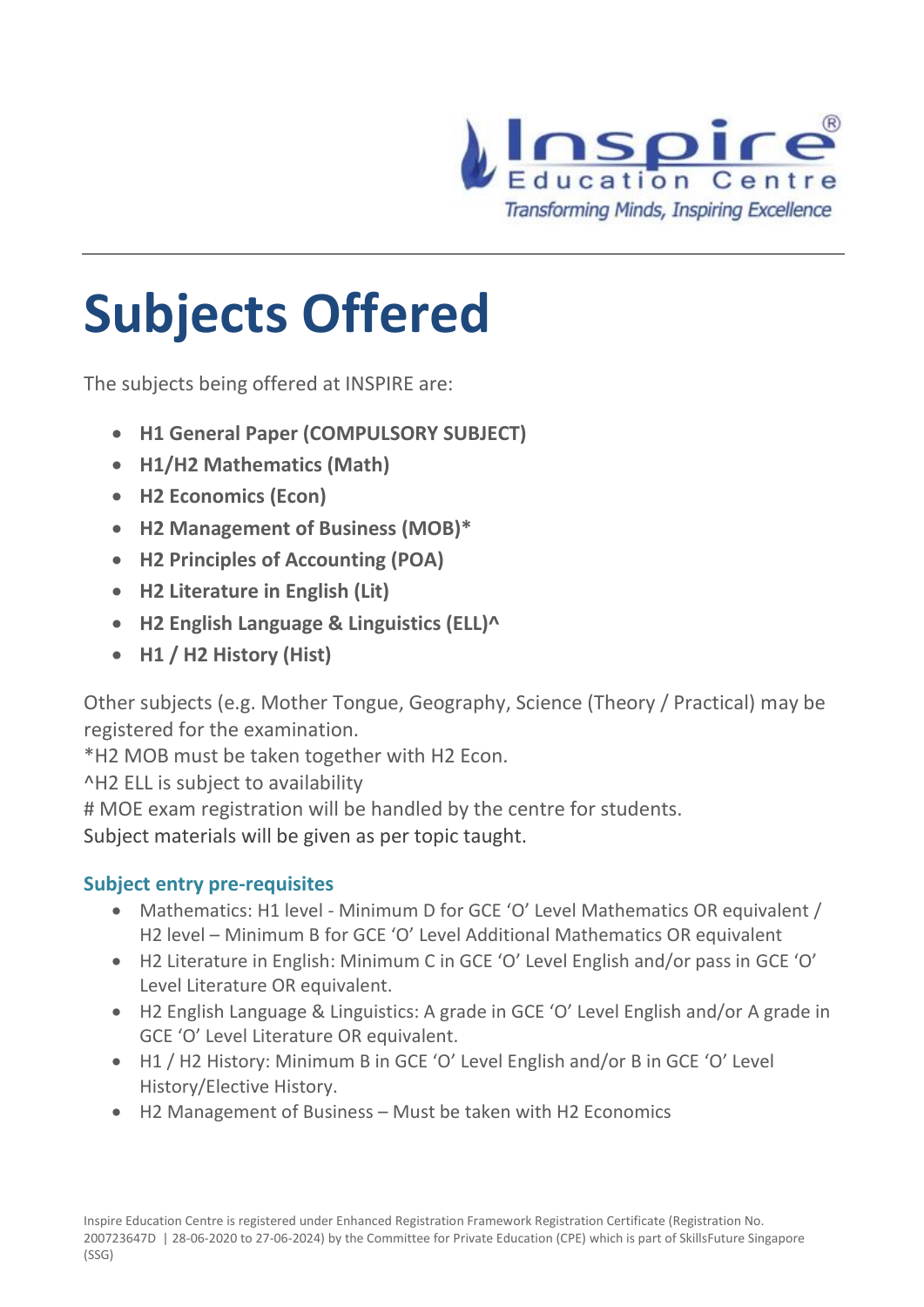

### **Course Fees**

To be enrolled as a student for this preparatory course, students have to take a

**minimum of 3 subjects** and sign a **PEI-Student Contract**.

| <b>Course Application Fee</b>                  | \$300 |
|------------------------------------------------|-------|
| (Payable upon application & non-refundable)    |       |
| Note: Late entry fees apply after 10 Feb 2022. |       |

| <b>MOE Exam Fee</b>  | $$90-160$ per subject |
|----------------------|-----------------------|
| (Payable on April 1) |                       |

| <b>Course Fee</b><br>Subjects (Minimum of 3 subjects)   | <b>Course Fee Per Subject excluding</b><br><b>Course Application Fee</b> |
|---------------------------------------------------------|--------------------------------------------------------------------------|
| GP (Compulsory subject)                                 | \$3,000                                                                  |
| Add H2 Econ or H2 Lit                                   | \$3,900 per subject                                                      |
| Add H1 Math or H1 History or H2 MOB or H2 POA or H2 ELL | $\frac{1}{2}$ \$5,100 per subject                                        |
| Add H2 Math or H2 History                               | \$9,900 per subject                                                      |

#### **Course Fee Schedule – 10 Instalments**

| <b>Fee Schedule</b>                 | GP    | Add                   | <b>Add</b>                   | <b>Add</b>        |
|-------------------------------------|-------|-----------------------|------------------------------|-------------------|
| (Due on 9th of every                |       | <b>H2 Econ</b>        | H1 Math or H1 Hist or H2 MOB | <b>H2 Math or</b> |
| $month - Jan - Oct)$                |       | or H <sub>2</sub> Lit | or H2 POA or H2 ELL          | <b>H2 Hist</b>    |
| Per month instalment<br>(Jan – Oct) | \$300 | \$390                 | \$510                        | \$990             |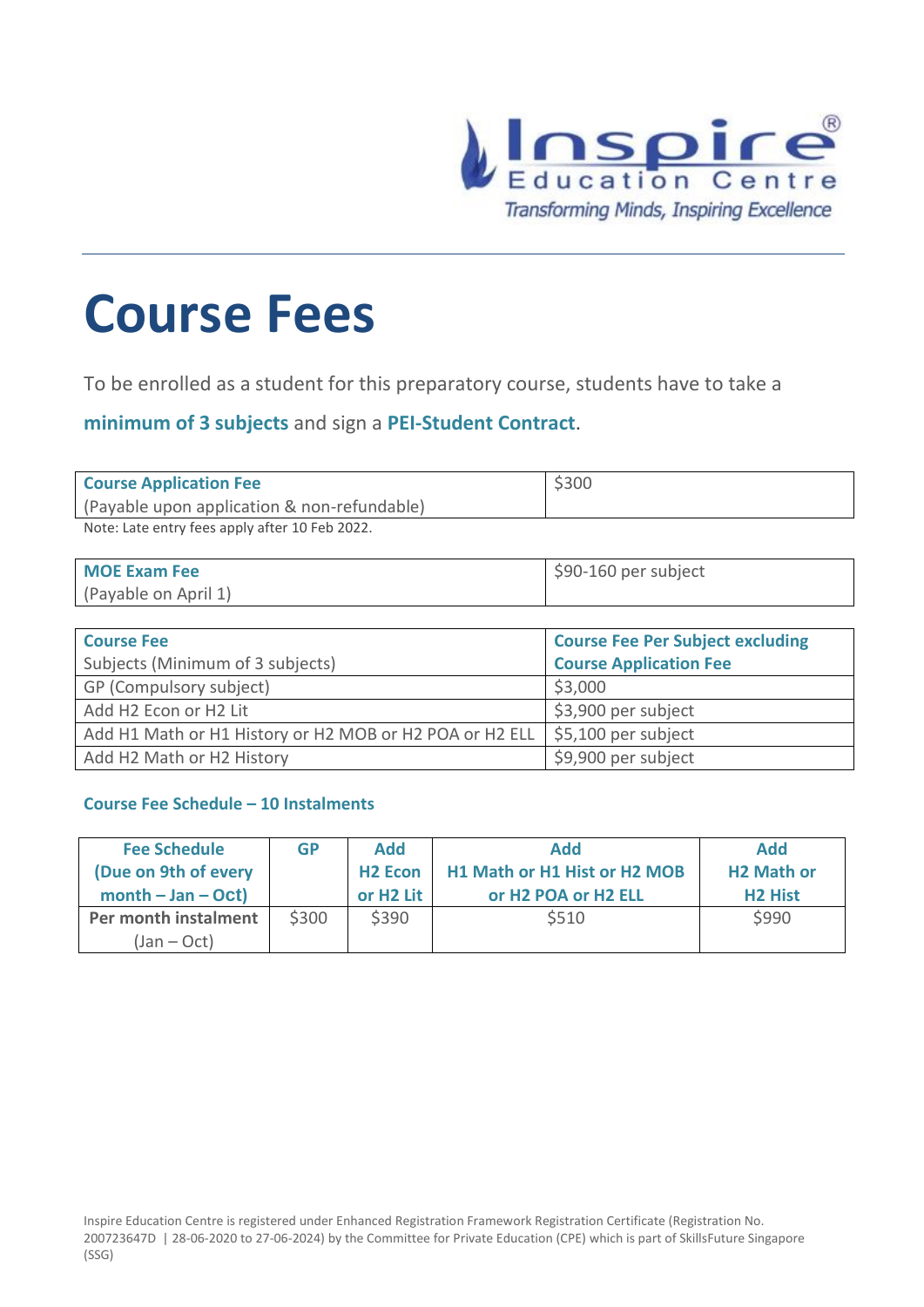

# **Refund Policy**

### **Cooling Period**

- New students are given a cooling period of **SEVEN** working days from the signing of the PEI-Student Contract.
- A student is able to withdraw from the course with a submission of a written notice within these 7 working days, even if the course commencement date has passed.
- The student will be entitled to the maximum refund amount as stated in the PEI-Student Contract.
- After the expiry of the 7-day cooling off period, the refund policy below will apply for any withdrawal upon receipt of a written notice of cancellation.

### **Refund Policy**

| % of [the amount of the fees paid<br>under Schedules B and C] of<br><b>PEI-Student Contract</b> | If Student's written notice of<br>withdrawal is received |
|-------------------------------------------------------------------------------------------------|----------------------------------------------------------|
| 20                                                                                              | More than 7 days before the Course                       |
|                                                                                                 | <b>Commencement Date</b>                                 |
| 15                                                                                              | Before, but not more than 7 days after the               |
|                                                                                                 | <b>Course Commencement Date</b>                          |
| 10                                                                                              | After, but not more than 1 day after the Course          |
|                                                                                                 | <b>Commencement Date</b>                                 |
| 0                                                                                               | More than 1 day after the Course                         |
|                                                                                                 | <b>Commencement Date</b>                                 |

Inspire Education Centre is registered under Enhanced Registration Framework Registration Certificate (Registration No. 200723647D | 28-06-2020 to 27-06-2024) by the Committee for Private Education (CPE) which is part of SkillsFuture Singapore (SSG)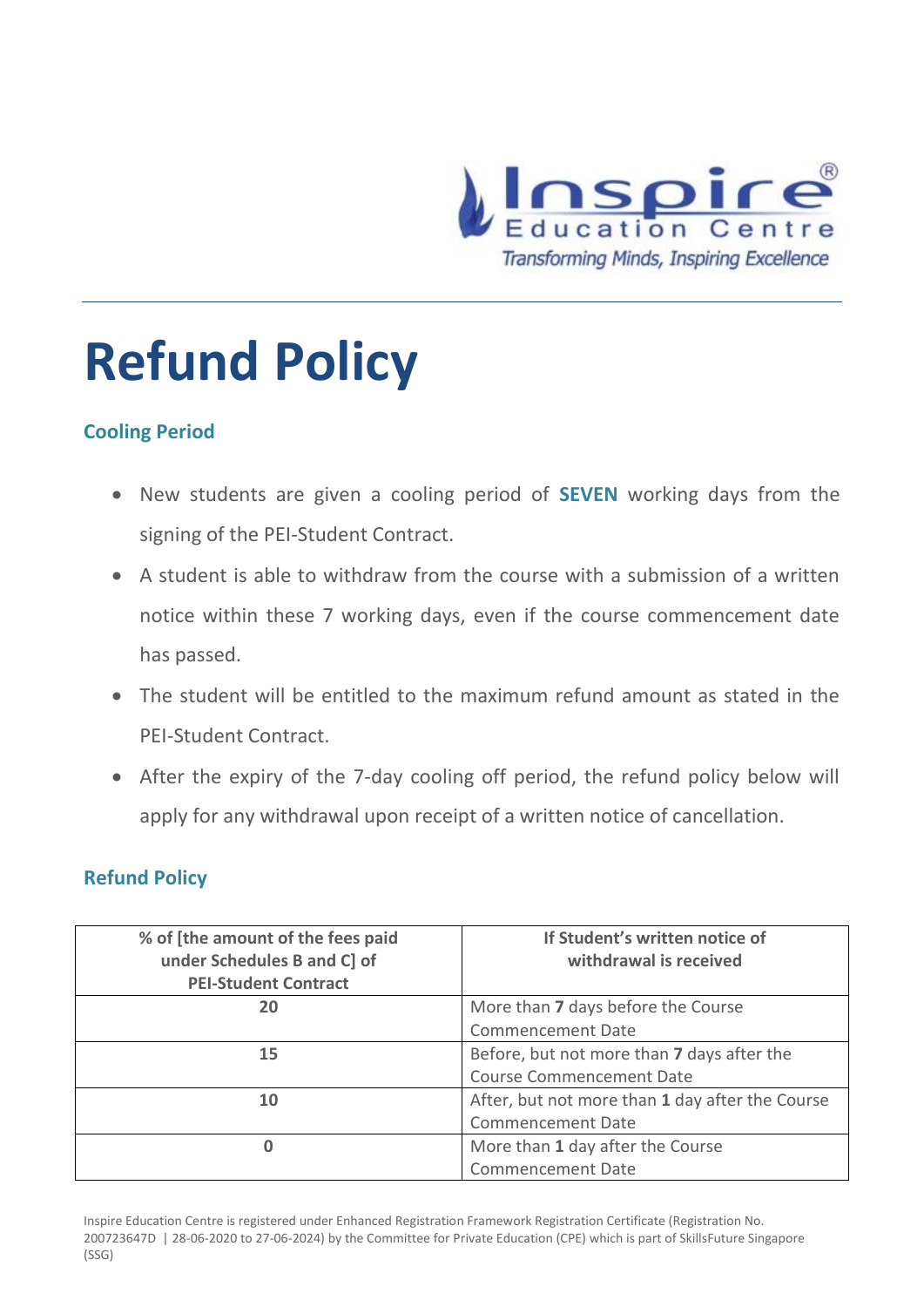

#### **Course Withdrawal or Subject Change**

- All Withdrawal and Subject Change applications have to be done in **person and by submitting hard copy of the withdrawal form**.
- All withdrawal forms have to be signed by Student and/or Parent / Guardian (for Student below 21 years old).
- Submit the Course Withdrawal Form or Subject Change Form at least **ONE calendar month** prior to the intended withdrawal or change date. Administrative fees apply.

| <b>Example of Intended Change Date</b> | Due Date for Form Submission |
|----------------------------------------|------------------------------|
| <b>10 March 2022</b>                   | 9 February 2022              |

• Subsequent instalment payments may be waived or adjusted only if withdrawal or subject change request is made at least **ONE calendar month before the next instalment is due**.

### **NS Deferment^**

- INSPIRE will assist male students (reaching 17.5 years old and above within the course duration) to apply for NS deferment. Approval is subject to MINDEF's discretion.
- Students need to enrol for minimum of 3 subjects to be eligible.
- Administrative fees apply.

#### **Concession Card^**

• All Singaporean students aged 20 years and below are eligible to apply for Transitlink concession card. Upon approval students can enjoy concessionary travel for the duration of the course.

^ Students who withdraw from the course pre-maturely will have their Transitlink concession card or NS deferment cancelled within 7 days as they are no longer studying at the centre.